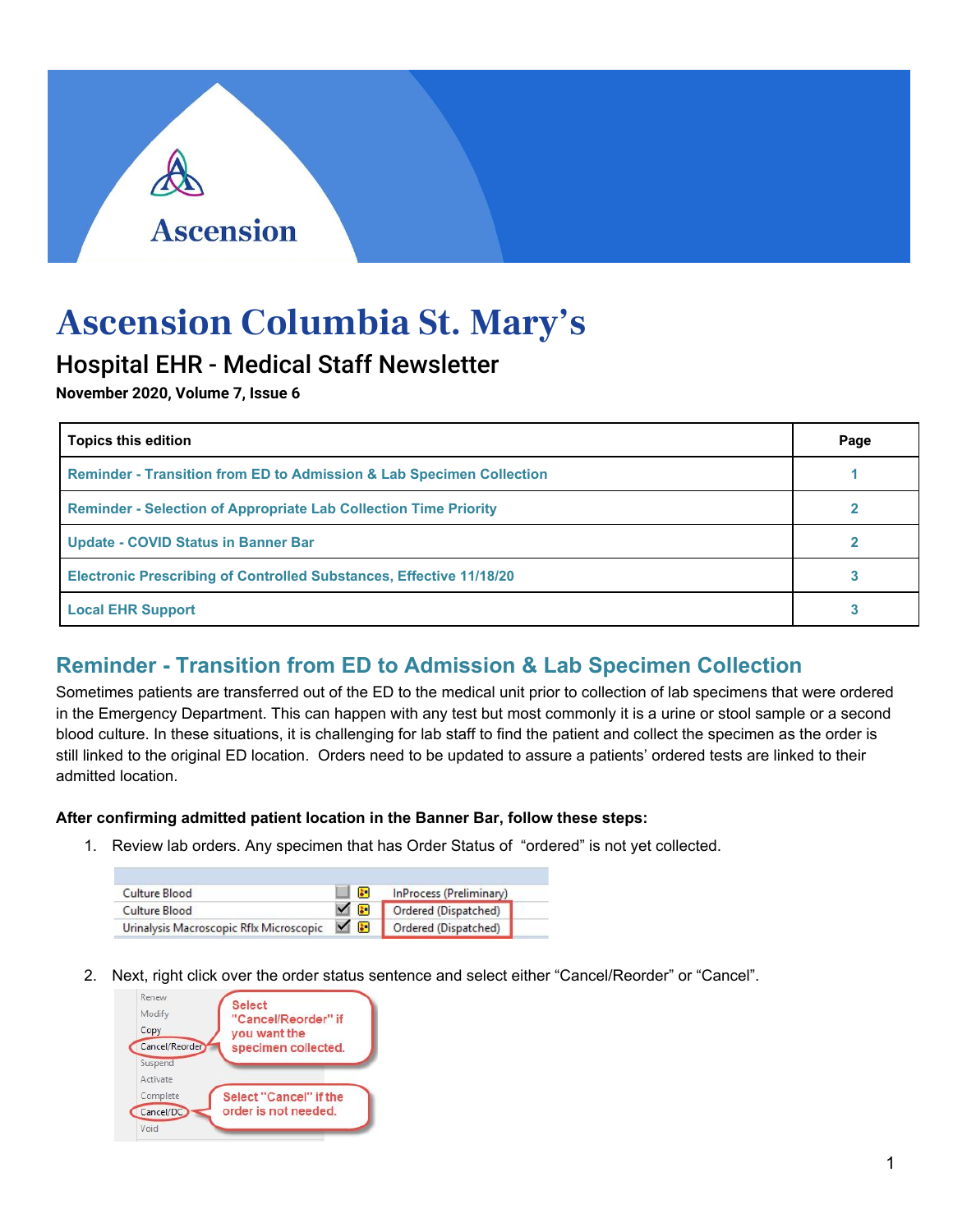### **Reminder - Selection of Appropriate Lab Collection Time Priority**

Selection of the appropriate lab collection priority will limit delays in specimen collection and lab results. Please review the following guidelines.

#### **Hospital Lab Orders have 4 collection priority options:**

- Timed Collect
- Today Collect
- Future AM Collect
- Stat Collect

#### **Timed Collect**

- a. Timed Collect is used if you want a draw at a specific time due to monitoring drug levels, etc.
- b. Timed Collect should also be used for ALL recurrent lab orders (Q6 hours, QAM, etc.).

Most specimen collection times will round to the nearest hour, but there are exceptions:

Q10min – rounds to the nearest 10 minutes

Q15 min – rounds to the nearest 15 min

q5min – rounds to the nearest 5 min

q1hr – rounds to the nearest 30 min

q30min - rounds to the nearest 30 min

#### **Today Collect**

Specimen will be collected at the next routine scheduled collection time. You can expect most specimens to be collected within 4 hours or less of order placement. (Exception - if a patient has a scheduled Timed Collect order later in the day, the Today Collect order will be combined with the previously requested Timed Collect order.)

#### **Future AM Collect**

Specimen will be collected the next day with routine morning lab collection. (Beware – if you place this order during the evening after midnight, the specimen will not be collected until the following day. In this scenario, use of Today Collect is most appropriate.)

#### **Stat Collect**

Specimen should be collected within 15 minutes of verbal lab notification. As with all STAT requests, in addition to placing the order in the EHR, the RN should ALWAYS be verbally notified at the time of order placement.

#### **Recurrent Frequency**

**DO NOT specify recurrent frequency with any order priority except Timed Collect**. (Unfortunately Cerner functionality does not allow us to inactivate frequency option on other priority types even though it will cause those orders to not function properly.)

#### **Examples of proper use of recurrent frequency orders**

- If you want an order each morning, order Timed Collect to start at 0600 with frequency Qday. (Do not order Future AM Collect with recurrent frequency.)
- If you want a recurrent test with first specimen to be collected "now," place a Timed Collect order with appropriate frequency. For example, BMP Timed Collect Q3h x3 placed at 10:15 am will have specimens collected at 11:00, 14:00, and 17:00. (Do not order Stat Collect with recurrent frequency.)

#### **Remember to enter a duration on ALL orders with a recurrent frequency.**

#### **Update - COVID Status in Banner Bar**

The Banner Bar COVID status is intended to be a quick, initial review of pending or resulted COVID lab tests in the past 14 days. To date, **we have noticed discrepancies related to repeat testing or merging of encounters in Invision**. Please **review the orders and flowsheets for the most accurate representation of the patient's COVID status**. If discrepancies are noted, please contact the help desk at 414-326-2400 to have it corrected in the EHR.